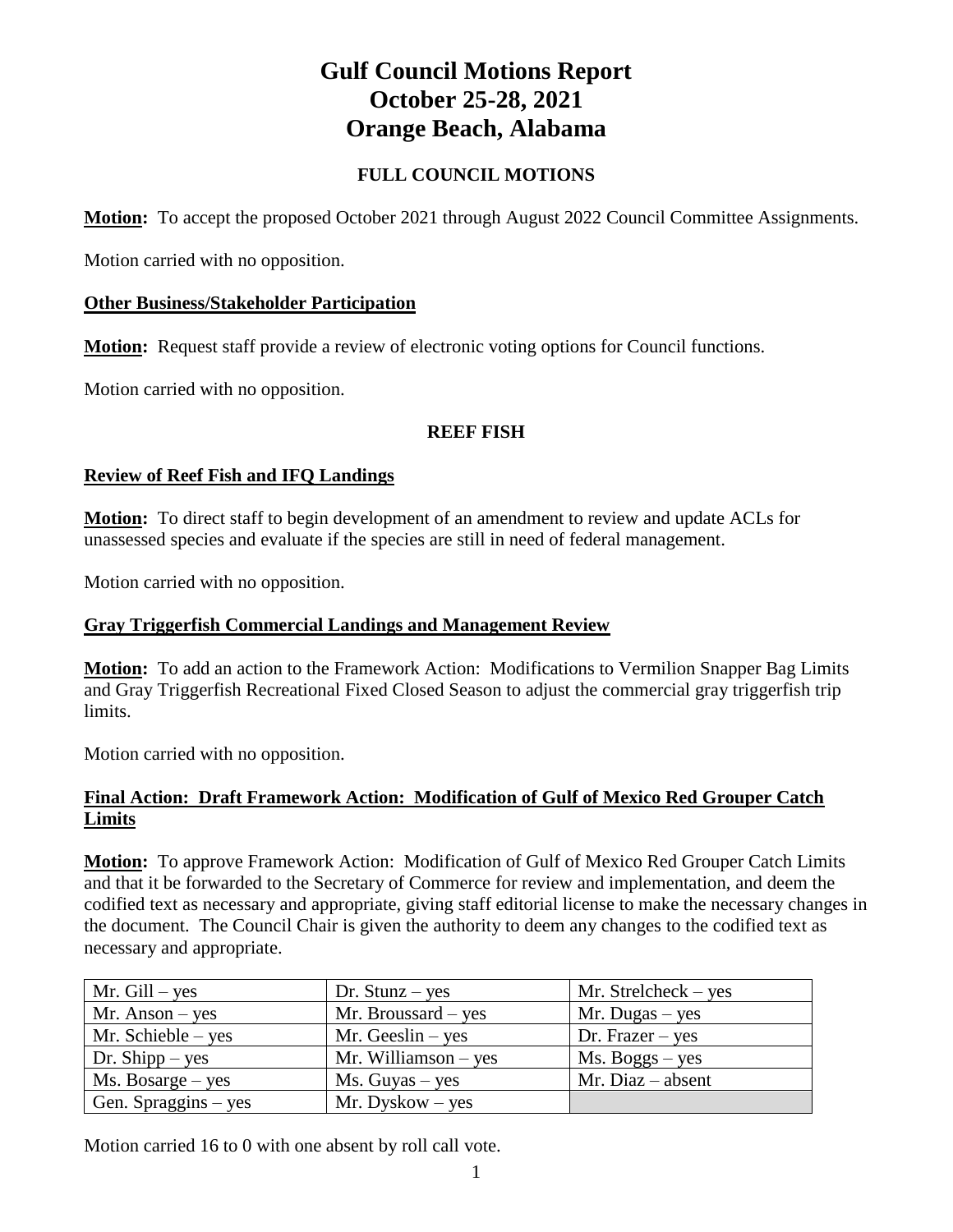# **Presentation on SEDAR 72: Gag Grouper Stock Assessment Report**

**Motion:** To update the SEDAR 72 Gulf of Mexico Gag base assessment model (combined sexes) using data from the Florida State Reef Fish Survey (SRFS) for the private recreational sector in place of the same data collected by MRIP-FES. All other data inputs should remain the same. Generate all customary and appropriate model diagnostics used to evaluate model performance. Update model parameter estimates and their variances, model uncertainties, management benchmarks and stock status estimates.

Motion carried with one in opposition.

**Motion:** To retain fishery dependent data, it is the Council's desire to avoid a total shutdown of any species, if at all possible.

Motion carried with one in opposition.

# **Individual Fishing Quota (IFQ) Programs/Focus Group Formation**

**Motion:** That the charge of the IFQ Focus Group be expanded to require a review of the current IFQ programs' goals and objectives and recommend their replacement/retention. The revised goals and objectives shall serve as the basis for the Focus Group recommendations.

Motion carried with no opposition.

**Motion:** To add to the membership of the IFQ Focus Group a person who is well versed in the program but does not hold shares or allocation.

Motion carried with three in opposition.

# **Reef Fish Amendment 36B: Permit Requirement for Shareholders in the Commercial Individual Fishing Quota (IFQ) Programs**

**Motion:** That the process document provided be utilized to advertise and solicit members of the IFQ Focus Group.

Motion carried with one in opposition.

# **Draft Framework Action: Modification of Vermilion Snapper Catch Limits**

**Motion:** In Action 1, to make **Alternative 2** the preferred alternative.

**Alternative 2:** Modify the OFL, ABC, and ACL for vermilion snapper based on the recommendation of the Scientific and Statistical Committee (SSC) for a constant catch yield for 2021 to 2025, and then maintains the ACL at the 2025 level for subsequent fishing years or until changed by management. The stock ABC equals OY and the ACL equals the ABC.

| Y ear                        | ЛE        | <b>ABC</b> | AC        |
|------------------------------|-----------|------------|-----------|
| $2021 - 2025 + (MRIP - FES)$ | 8,600,000 | 7,270,000  | 7,270,000 |

Note: Values are in pounds whole weight.

Motion carried with two in opposition.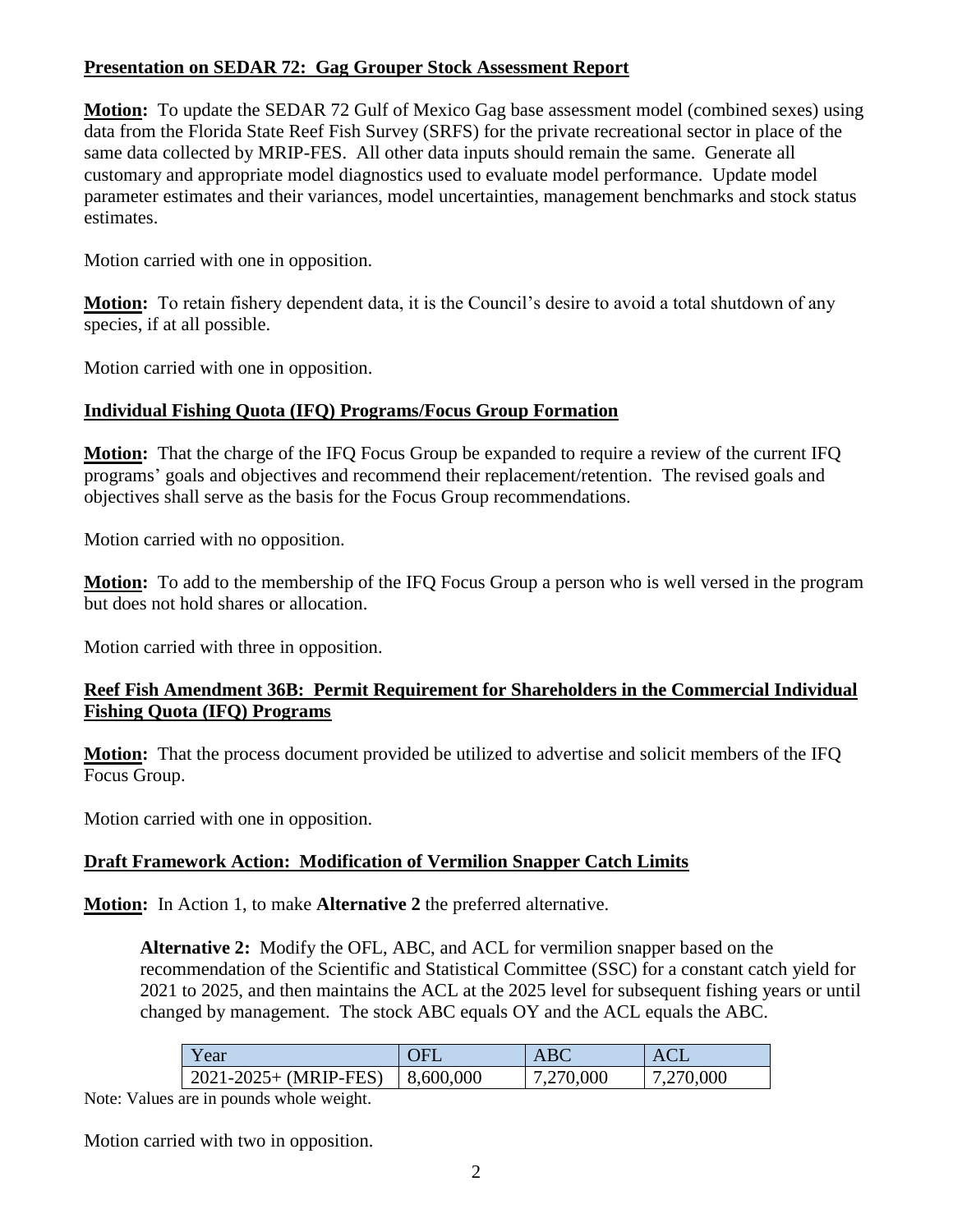**Motion:** In Action 1, to add an alternative or alternatives which provide catch levels lower than those recommended by the Science & Statistical Committee (SSC). Motion carried with no opposition.

#### **MACKEREL**

# **Final Action: Amendment 32: Modifications to the Gulf of Mexico Migratory Group Cobia Catch Limits, Possession Limits, Size Limits, and Framework Procedure**

**Motion:** In Action 5.1, to make **Alternative 3**, **Option 3b** the preferred.

**Preferred Alternative 3:** Create a recreational vessel limit. Fishermen may not exceed the per person daily possession limit.

**Option 3b:** The vessel limit is four fish per trip

Motion failed 5 to 8.

**Motion:** To approve CMP Amendment 32 and that it be forwarded to the Secretary of Commerce for review and implementation, and deem the codified text as necessary and appropriate, giving staff editorial license to make the necessary changes in the document. The Council Chair is given the authority to deem any changes to the codified text as necessary and appropriate.

| Gen. Spraggins $-$ no | Mr. Williamson $-$ yes | $Ms. Guyas - yes$                    |
|-----------------------|------------------------|--------------------------------------|
| $Mr. Geeslin - yes$   | Dr. Stunz $-$ yes      | $Ms. \, \text{Bosarge} - \text{yes}$ |
| Mr. Schieble $-$ yes  | Dr. Frazer $-$ yes     | $Mr.$ Anson – yes                    |
| Mr. $Gill - yes$      | Mr. Strelcheck – $yes$ | $Ms. Boggs - yes$                    |
| Dr. Shipp $-$ yes     | $Mr. Dugas - yes$      | $Mr. Diaz - absent$                  |
| Mr. Dyskow $-$ yes    | Mr. Broussard $-$ no   |                                      |

Motion carried 14 to 2 with one absent by roll call vote.

**Motion:** To direct staff to create a framework action to prohibit the sale of Gulf cobia caught under the bag limit in or from the EEZ of the Gulf of Mexico or South Atlantic. For a person to sell a cobia in or from the EEZ of the Gulf of Mexico or South Atlantic, those fish must have been harvested on a commercial trip aboard a vessel with a commercial vessel permit/endorsement.

**Substitute Motion:** To direct staff to create a document to prohibit the sale of Gulf cobia caught under the recreational bag limit in or from the EEZ of the Gulf of Mexico or South Atlantic.

Substitute Motion carried 14 to 0 with two abstentions and one absent.

#### **Draft Amendment 33: Modifications to the Gulf of Mexico Migratory Group King Mackerel Catch Limits and Sector Allocations**

**Motion:** In Action 2, to move **Alternative 3** to Considered but Rejected.

**Alternative 3:** Modify the sector allocation of the total ACL between the recreational and commercial sectors by reallocating to the commercial sector a percentage of the average difference between the total landings from the 2010/2011 through 2019/2020 fishing years using MRIP-FES data and the total projected ACL for 2023/2024 from Action 1.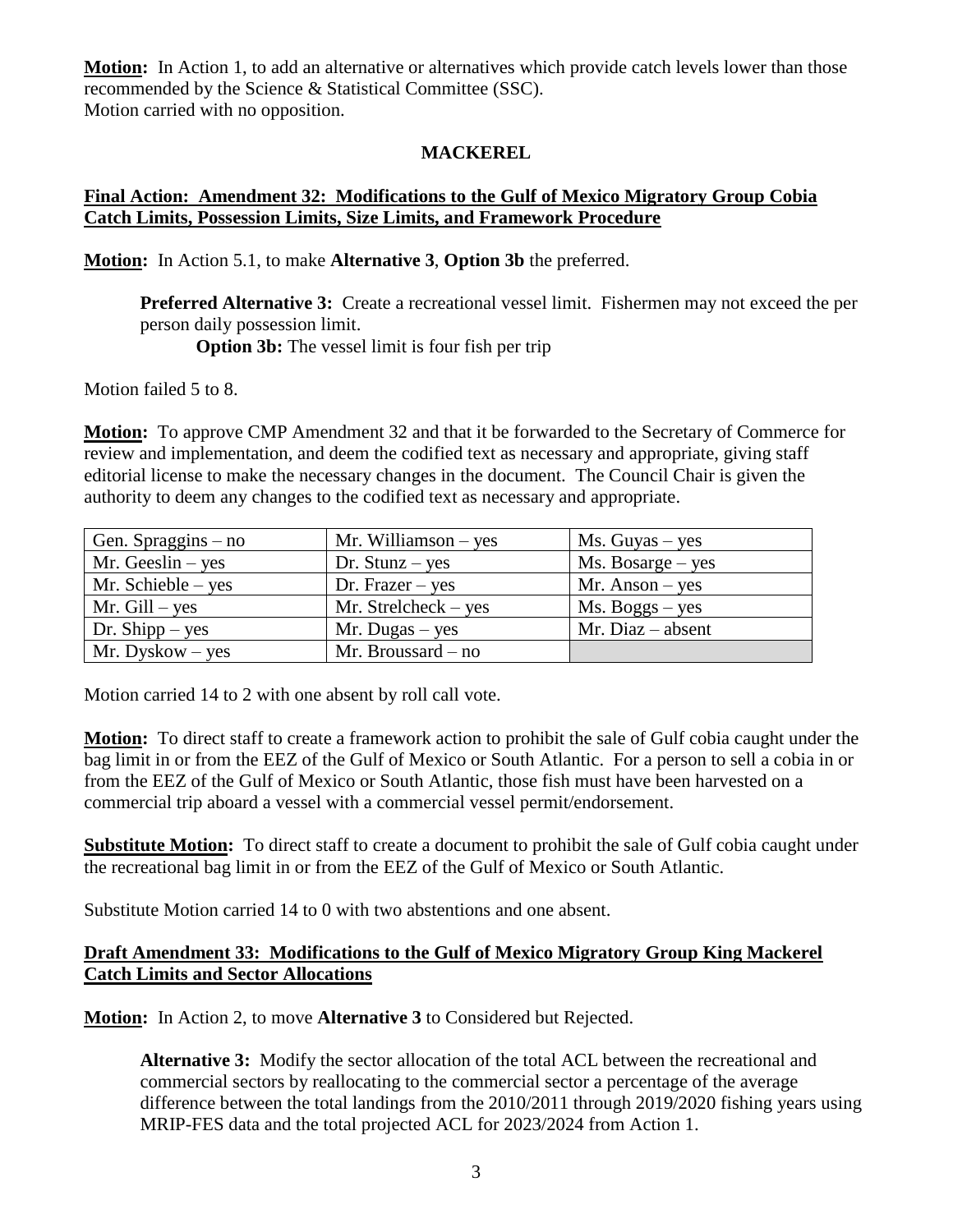**Option 3a:** 25% of the average difference **Option 3b:** 50% of the average difference **Option 3c:** 75% of the average difference **Option 3d:** 100% of the average difference

Motion carried with no opposition.

# **Public Hearing Draft Amendment 34: Atlantic Migratory Group King Mackerel Catch Levels and Atlantic King and Spanish Mackerel Management Measures**

**Motion:** In Action 1, to make **South Atlantic Preferred Alternative 3** the preferred.

**South Atlantic Preferred Alternative 3**. The total annual catch limit and annual optimum yield for Atlantic migratory group king mackerel is equal to 95% of the updated acceptable biological catch level. The updated acceptable biological catch level is inclusive of recreational estimates from the Marine Recreational Information Program's Fishing Effort Survey.

Motion carried with no opposition.

**Motion:** In Action 2, to make **South Atlantic Preferred Alternative 1** the preferred.

**South Atlantic Preferred Alternative 1** (No Action). Retain the current recreational sector and commercial sector allocations of 62.9% and 37.1%, respectively, of the revised total annual catch limit for Atlantic migratory group king mackerel. Apply these percentages to the revised total annual catch limit.

Motion carried with no opposition.

**Motion:** In Action 3, to make **South Atlantic Preferred Alternative 2** the preferred.

**South Atlantic Preferred Alternative 2.** Revise the recreational annual catch target to reflect the updated acceptable biological catch level. The recreational annual catch target equals the sector annual catch limit [(1-Percent Standard Error) or 0.5, whichever is greater].

Motion carried with no opposition.

**Motion:** In Action 4, to make **South Atlantic Preferred Alternative 2** the preferred.

**South Atlantic Preferred Alternative 2**. Increase the daily bag limit for Atlantic migratory group king mackerel to three fish per person in the exclusive economic zone off Florida.

Motion carried with no opposition.

**Motion:** In Action 5, to make **Alternative 1** the Gulf Council preferred.

**Alternative 1** (No Action). The minimum size limit for recreational harvest of Atlantic migratory group king mackerel is 24-inches fork length.

Motion carried with no opposition.

**Motion:** In Action 6, to make **Alternative 1** the Gulf Council preferred.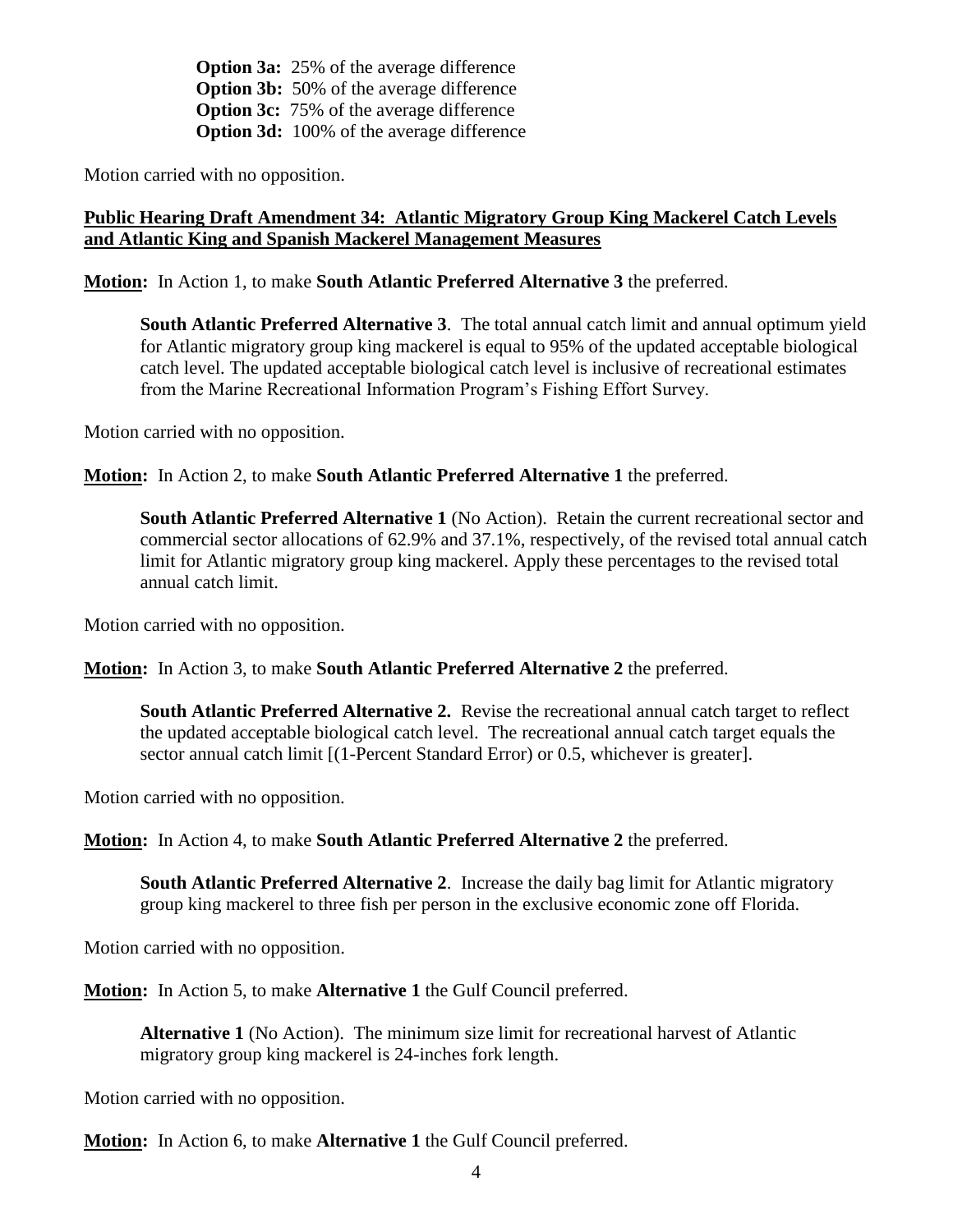**Alternative 1** (No Action). The minimum size limit for commercial harvest of Atlantic migratory group king mackerel is 24-inches fork length. Commercial fishermen may possess undersized king mackerel in quantities not exceeding 5 percent, by weight, of the king mackerel on board.

Motion carried with no opposition.

**Motion:** To recommend CMP Amendment 34 be taken out to public hearings.

Motion carried with no opposition.

#### **SHRIMP**

#### **Shrimp Focus Group Summary**

**Motion:** Request that NMFS fully evaluate and consider, to the maximum extent possible, the draft approval specifications for reinstituting the historical cELB program for the Gulf shrimp fishery in recognition of the legitimate distinctions between a scientific data collection-oriented program and an enforcement-oriented program (see Appendices D and E in the draft Framework Action). NMFS shall provide their evaluation at a future Council meeting.

Motion carried with no opposition.

**Motion:** To recommend that the Council request that NMFS arrange for the testing, as soon as possible, of a small sample of approved cellular VMS units programmed to ping every 10 minutes, on federally permitted commercial shrimp vessels operating in different regions of the Gulf of Mexico, to determine if the data generated is compatible with the current cELB algorithm. The testing protocol should be designed by NMFS, in consultation and cooperation with the Shrimp Data Collection Focus Group, VMS vendors, and the shrimp industry, to build industry support and buy-in.

Motion carried with no opposition.

# **GULF SEDAR**

No motions.

# **DATA COLLECTION**

#### **Framework Action: Modification to Location Reporting Requirements for For-Hire and Commercial Vessels and Relevant Data Collection AP recommendation**

**Motion:** In Actions 1 and 2, **Alternative 2**, move **Options 2a** to Considered but Rejected.

Action 1**-Alternative 2:** Create an exemption to the VMS requirement to address equipment failure and set a limit on the number of days that the NMFS-approved exemption method is valid, for vessels with Charter/Headboat permits for Reef Fish and/or CMP:

**Option 2a:** The exemption will be valid for up to 3 days from submittal date.

Action 2-**Alternative 2:** Create an exemption to the VMS requirement to address equipment failure and set a limit on the number of days that the NMFS-approved exemption method is valid, in order to address equipment failure for vessels with Commercial Reef Fish permits.